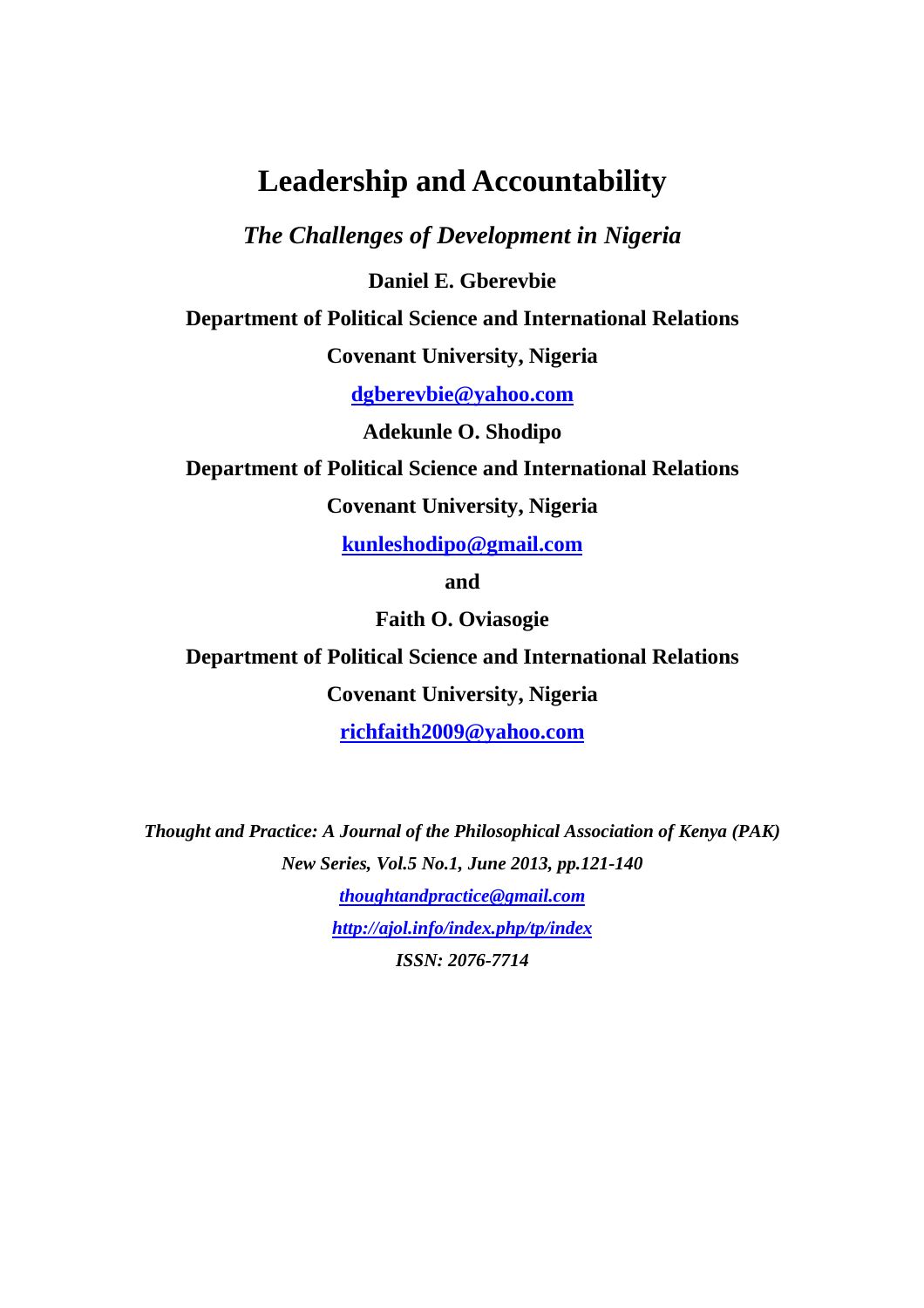# **Abstract**

A sizable number of scholars have argued that development in any nation is a function of a leadership that subscribes to the principles of accountability in government at various levels. This paper employs the methodology of historical research, which involves the analysis of secondary data obtained from relevant books, journals, internet resources, magazines and newspapers, to examine leadership and accountability as they relate to the challenges of development in Nigeria, with particular reference to the management of public resources. It observes that these challenges are premised among others on poor leadership at various levels of government. The paper concludes that for the living standards of Nigerians to be enhanced, there is need to enforce strict compliance of public officials with rules governing the management of public resources, thereby curbing corruption.

## **Key Words**

Leadership, accountability, government resources, development, Nigeria

## **1. Introduction**

Research has shown that a leadership which subscribes to accountability in the management of public resources is fundamental to development in any nation, and Nigeria is no exception (Ninalowo 2003, 1-32; Agweda 2007, 176-187; Otinche 2007, 20-34; Richardson 2008, 15-20). In addition, some scholars have argued that there is a positive relationship between effective leadership and proper accountability in the handling of public affairs in a nation's quest for development (Edoho 2007, 96-113; Kuada 2010b, 9-24). Thus where government poorly manages public resources, wastage is inevitable (Richardson 2008, 15-20). Furthermore, some scholars have argued that one of the factors that have militated against the initiatives for development by various governments in Nigeria since independence in 1960 is that of leadership that failed to embrace the culture of proper management of public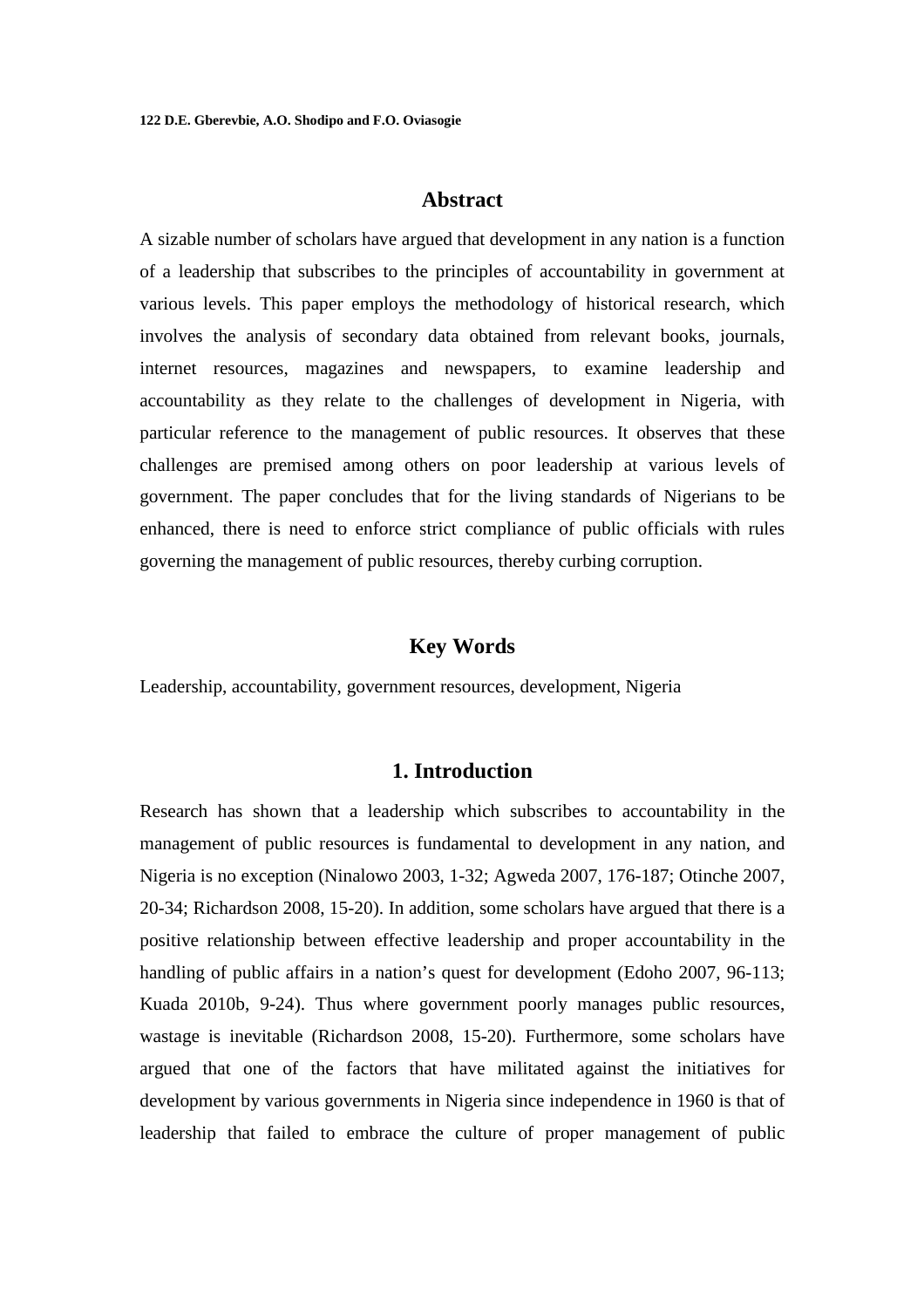resources. The outcome has been that of poverty and hunger among the people, and that of political and social instability in the country (Onah 2005, 129-137; Agweda 2007, 176-187; Gberevbie 2011, 149-158).

Consequently, the main argument in this paper is that underdevelopment in Nigeria is a function of poor leadership at various levels of government (federal, state and local) that fails to subscribe to proper accountability in the management of public resources. The paper seeks to encourage policy makers in Nigeria and other African countries to initiate strategies to overcome the challenges of development by focusing on effective leadership and proper accountability in the management of public resources.

The methodology employed in this paper is historical research. In this regard, secondary data from relevant books, journals, the internet, magazines and newspapers were analyzed to determine ways in which poor leadership and lack of accountability in the management of public resources have been obstacles to development in Nigeria. According to Osunde (1993, 33-43), the historical research method is very important because it involves investigating, recording, analyzing and interpreting events with a view to arriving at a plausible explanation. The next section of the paper offers a theoretical perspective of leadership. The subsequent section is an overview of the relationship between accountability and development, and that is followed by a section on the challenges of development in Nigeria as they relate to poor leadership and lack of proper accountability in the management of public resources.

## **2. Leadership: A Theoretical Perspective**

Leadership theories abound in literature to explain the character, attitude, disposition and behaviour of a leader requisite to achieve enhanced performance either at the organizational or national level. These include authentic, path-goal, inspirational, visionary, charismatic, transformational, transactional, complexity, distributing, contingency, trait and situational leadership theories (Avolio *et*. *Al*. 2009, 421-429;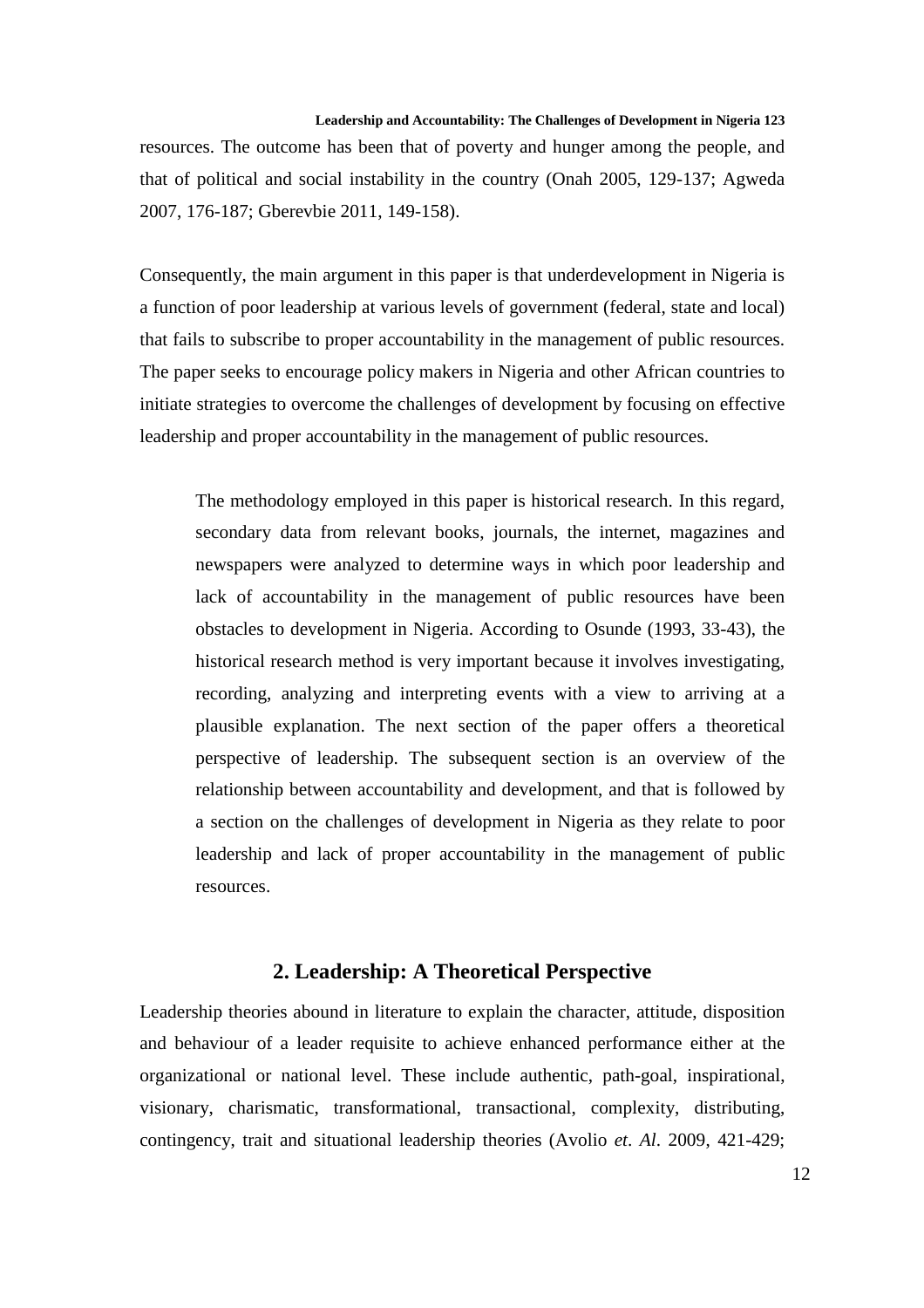Kuada 2010b, 9-24; Gberevbie 2011, 148-157). According to Hartog and Koopman (2001, 166-187), these theories "attempt to explain how certain leaders are able to achieve extraordinary levels of follower motivation, admiration, commitment, respect, trust, dedication, loyalty and performance."

In this paper, the authentic leadership theory is adopted as the framework of analysis. The justification for adopting this theory is the fact that organizations, whether in the public or private sector, require leaders that are transparent and exhibit proper ethical behaviour in the management of resources as a basis for enhanced performance (Luthans and Avolio 2003; Kuada 2010b). According to Luthans and Avolio (2003, 241-258), authentic leadership is "a process that draws from both positive psychological capacities and a highly developed organizational context, which results in both greater self-awareness and self-regulated positive behaviours on the part of leaders and associates, fostering positive self-development." The main argument of the theory is that authentic leaders, whether at the organizational or national levels, tend to exhibit transparent and proper ethical behaviour that focuses on accountability, which is required for efficient and effective management of resources for enhanced development (Avolio *et*. *Al*. 2009, 421-429; Kuada 2010b, 9-24). Leaders with traits of character such as transparency, honesty and accountability motivate people to share information with them and with each other, resulting in the realization of an organization's or a nation's quest for enhanced development (Kuada 2010b, 9-24).

For Kuada (2010b, 9-24), "a derivative of the authentic leadership is the servant and coach leadership theory." According to him, "servant leadership is based on the devolution of power to followers." Under this condition, "leaders see themselves as stewards, serving their followers in a manner that allows them to contribute their very best to fulfilling organizational (or national) objectives" (Kuada 2010b, 9-24). Consequently, where a nation lacks authentic leaders, it is bound to face challenges in its endeavours to develop. Avolio *et*. *Al*. write:

Authentic leaders were leaders who acted in accordance with their core personal values and beliefs in order to build credibility and earn the respect and trust of their followers through the process of actively encouraging diverse viewpoints and building transparent and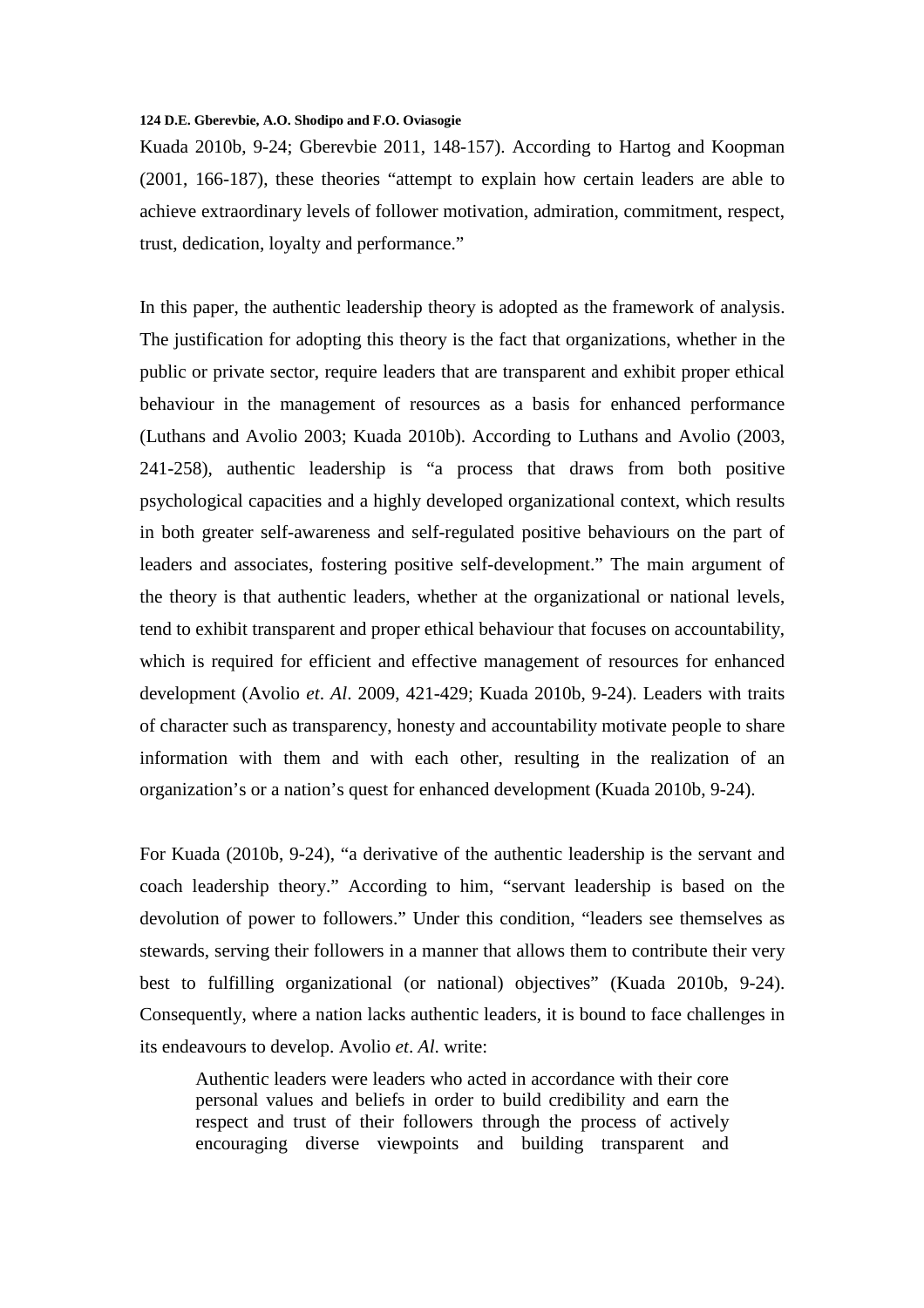collaborative relationships with them. Such leaders could be described as charismatic …participative, or transformational, in addition to being described as authentic (Avolio *et*. *Al*. 2004, 801-823).

Leadership is vital to the realization of organizational or national goals (Ujo 1995; Klenke 2007, 68-97; Otinche 2007, 20-34; Kuada 2010a, 5-8). However, Hartog and Koopman (2001, 166-187) correctly observe that leadership means different things to different people. Nevertheless, Bryman (1992) posits that "most definitions of leadership emphasize three main elements: group, influence and goal." According to him, "a leader steers members of a group towards a goal". On his part, Kuada (2010a, 5-8) asserts that "leaders articulate vision, encourage innovative thinking and motivate individuals and groups to exert themselves beyond the normal call of duty." Emphasizing the importance of leadership for development, Maxwell (1995, 6) posits that "everything rises and falls on leadership." For him, "the strength of any organization is a direct result of the strength of its leaders. Weak leaders equal weak organizations. Strong leaders equal strong organizations." Torrington *et*. *Al*. (2008, 333) see leadership as "a process where one person influences a group of others to achieve group or organizational goals."

In the same vein, Otinche (2007, 20-34) posits that "good leadership facilitates the process or task of governance, which ensures social progress and stability." Therefore an effective leadership is a manager of resources for the enhancement of organizational performance (Gluck *et*. *Al*. 1980, 154-161). In this regard, Johns and Saks (2005, 274) point out that "effective leadership exerts influence in a way that achieves organizational goals by enhancing the productivity, innovation, satisfaction and commitment of the workforce." In addition, Kuada (2010a, 5-8) contends that "effective leadership ensures efficient resource utilization in societies and organizations as well as the unceasing exploration of new resources."

Thus it is evident that the importance of leadership for development, whether at the organizational or national level, cannot be overemphasized. This is particularly so since leaders are supposed to lead by example; that is, followers are to see desirable character traits in their leaders and thereby be motivated to act in such a manner as to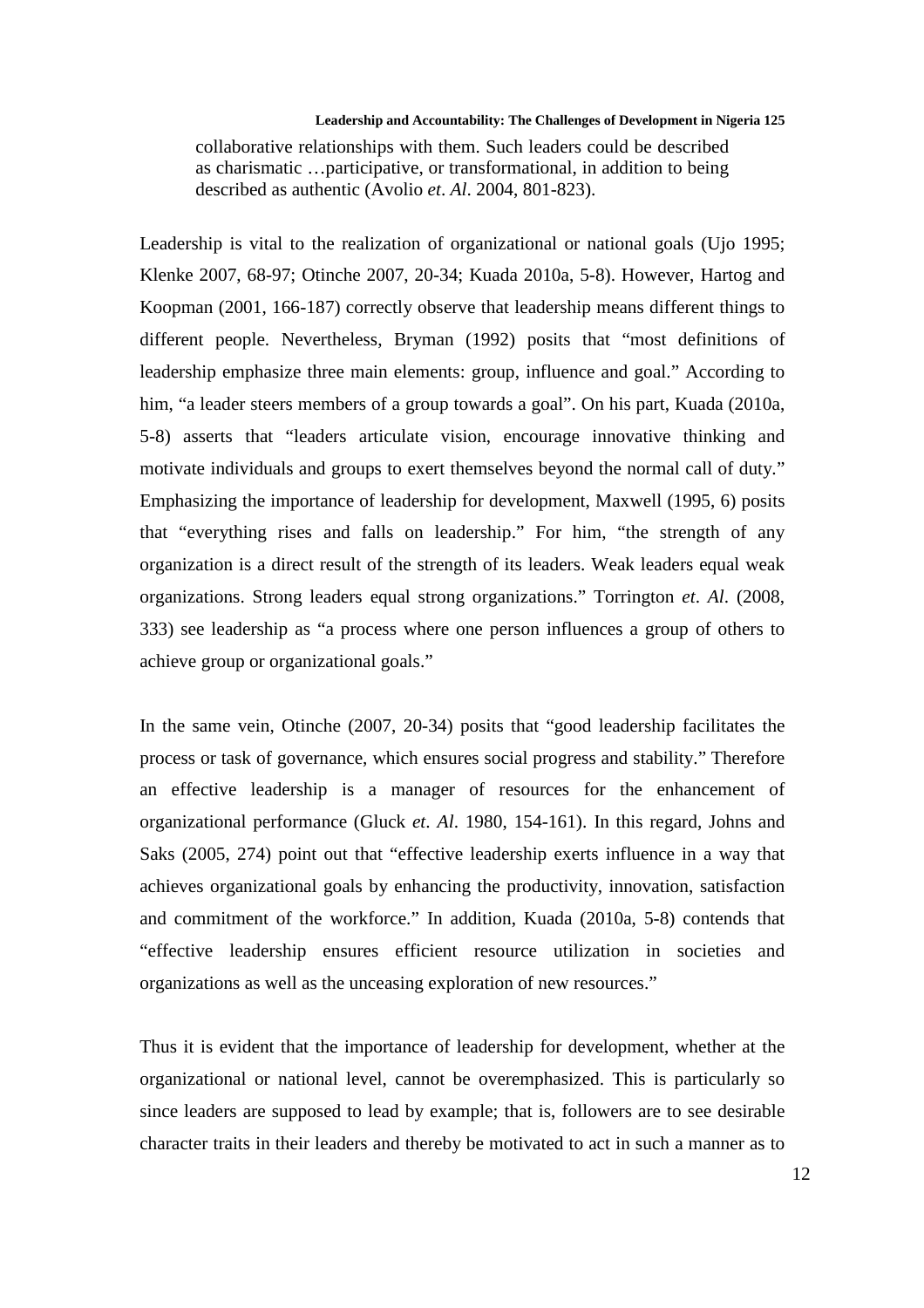promote enhanced performance. Consequently, no organization or nation is likely to develop beyond the capacity of its leaders to uphold accountability and transparency in the management of resources.

## **3. Accountability and Development**

Development is actually a function of proper accountability at the individual, organizational and national level (Thomas 1998; Ninalowo 2003, 1-32; Agba *et*. *al*. 2008, 187-204; Richardson 2008, 15-20). According to Ninalowo (2003, 1-32), "accountability implies that government functionaries should be prepared to be answerable for their actions at all times to members of the public and be able to justify their actions at the level of moral and ethical standard." In the same vein, Agba *et*. *al*. (2008, 187-204) posit that "accountability demands that the public should know when money came into government treasury and how the money was used." On his part, Richardson (2008, 15-20) holds that accountability is a fundamental requirement for proper management of resources for development in any society. According to Koppell (2005, 94-108), accountability has five dimensions, namely, transparency, liability, controllability, responsibility and responsiveness. These five dimensions are fundamental for the proper management of resources in an organization or a nation for enhanced performance.

Furthermore, accountability is vital to good governance; and good governance "seeks to improve the capacity of the state, encompassing a variety of strategies to increase efficiency and effectiveness of government performance" (Omona 2010, 129-159). For Adamolekun (2005, 3-16), a government is accountable when its leaders are responsive, when they have respect for the rule of law, and when citizens can seek redress in the courts for acts of omission and commission by the government and its officials. In the same vain, Gregory (2007, 339-350) holds that accountability arrangements "are intended to ensure both the constitutionally appropriate use of elective political power itself, and the coordinated, systematic and planned bureaucratic implementation of the policy purposes defined through the exercise of that power."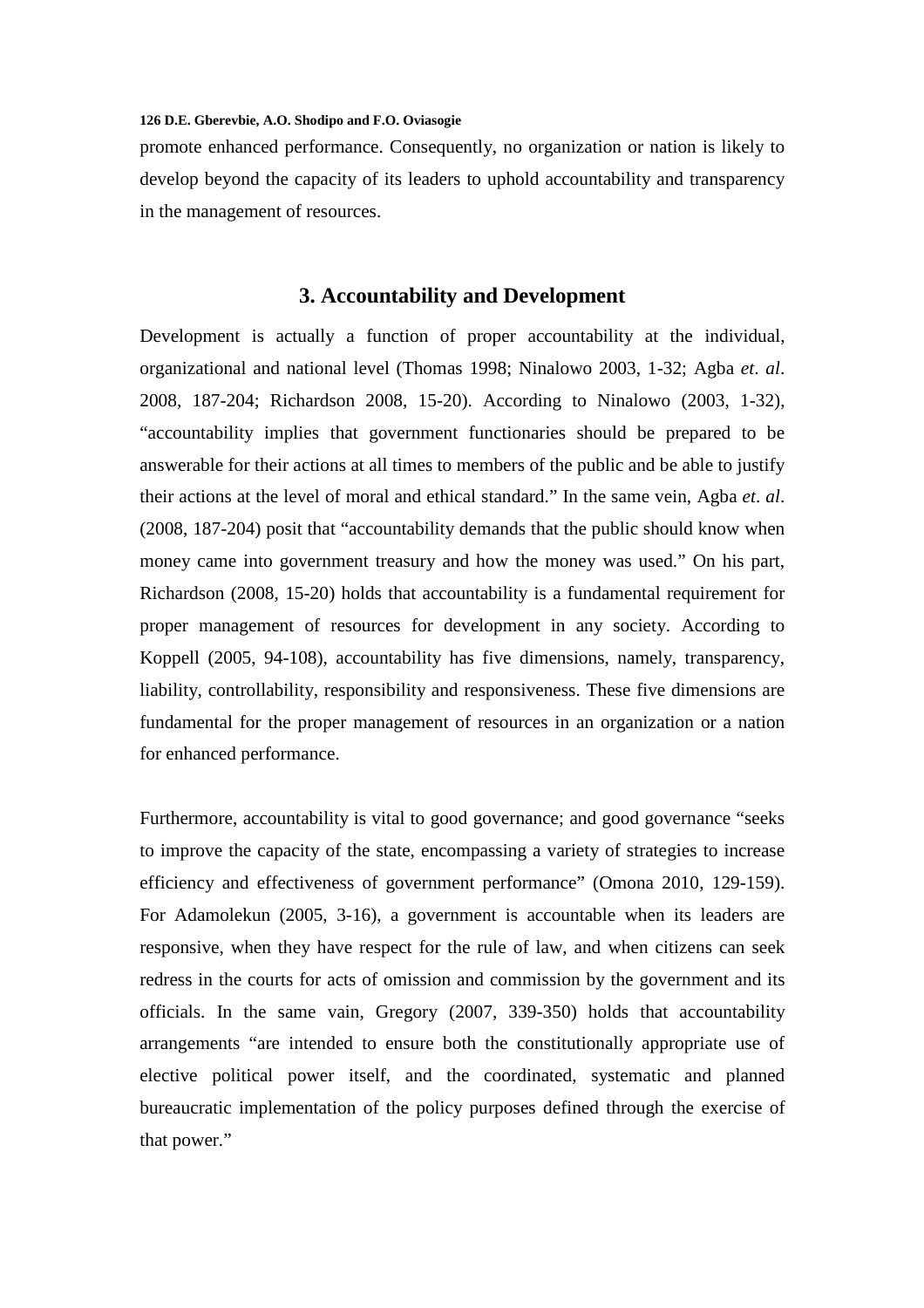On the other hand, 'development' has been viewed in various ways by different scholars. Ajagun (2003, 107-116) conceptualizes it as advancement which makes life more meaningful in its various aspects, including the economic, administrative, political, social, cultural and religious. On their part, Uga *et*. *al*. (2005, 7) see development as the process of economic and social transformation within countries. According to Yunusa and Okeke (2008, 51-59), "development is about the issue of self-reliance. It is a self-generating and self-sustaining phenomenon." For Ibude (2008, 1-6), development implies the manner in which individuals cooperatively cultivate the capacity to regulate both internal and external relationships to bring about growth in the quality and quantity of goods and services that are readily available in a country for the enhancement of the living standard of its people.

From the various conceptualizations of development outlined above, we can infer that development is all about improvement in the living condition of people in a society. This is more likely to be realized by a leadership that subscribes to proper accountability and transparency in the management of public resources. According to Wart (2003, 214-228), effective leadership in an organization provides higher-quality and more efficient goods and services; it provides a sense of cohesiveness, personal development, and a higher level of satisfaction.

# **4. Challenges of Development in Nigeria**

Poor leadership is a major obstacle to development in Nigeria, particularly due to inadequate levels of accountability and transparency in the handling of public affairs. According to Akinkuotu (2011, 16-17), this is so because most political leaders in Nigeria owe allegiance to 'godfathers' who sponsored them into political offices, so that they (the politicians) do everything possible to satisfy them (the 'godfathers') even to the detriment of the nation's development. According to Babawale (2007, 7- 16), one of the major challenges to development in Nigeria is that of bad leadership and 'politics of belly' that abound at all levels of governance in the country. He posits that "Nigeria lacks good quality leadership. To move forward as a nation, we need a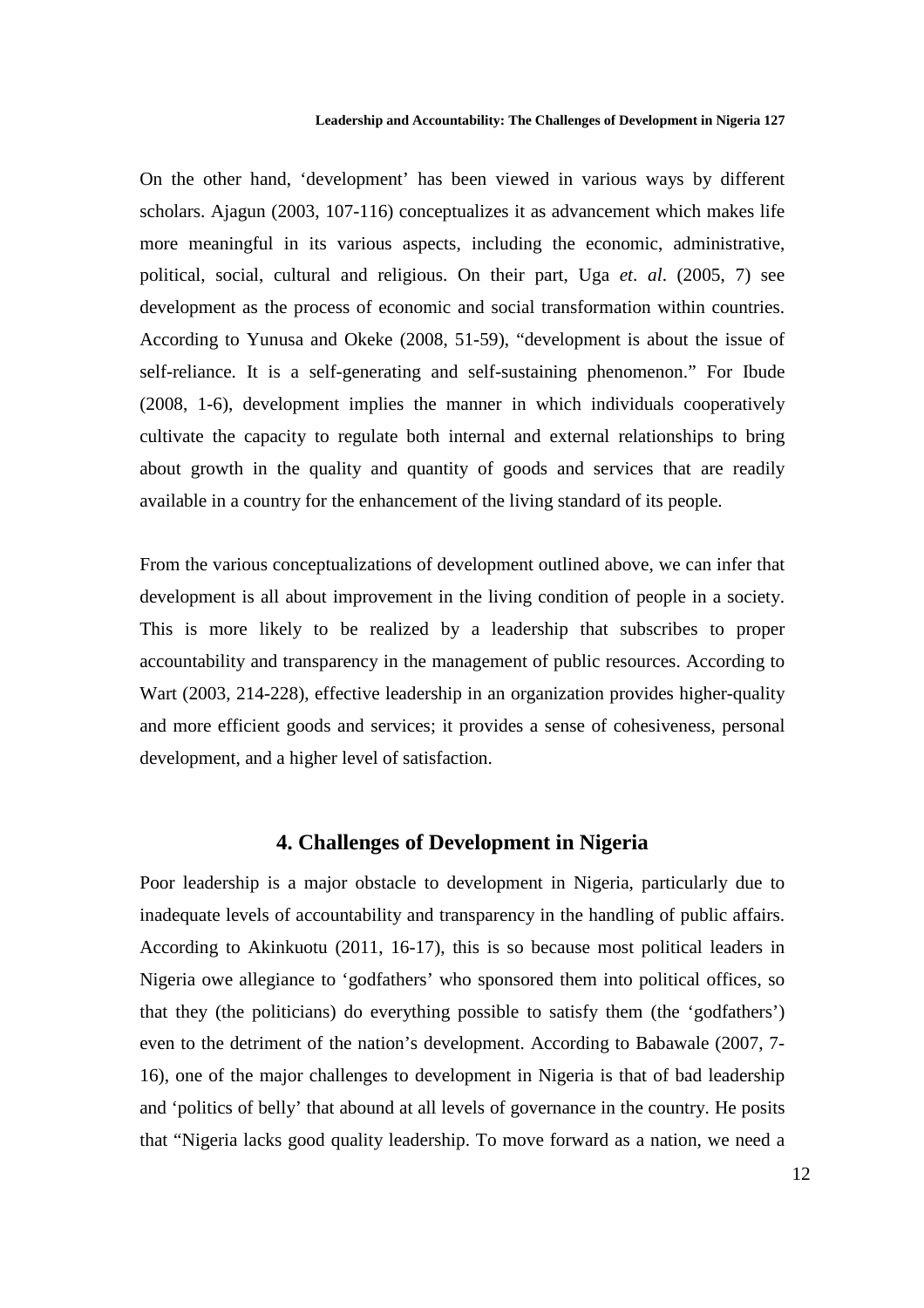new breed of leaders that are sensitive, patriotic, and accountable and have demonstrable vision." For Yunusa (2009, 166-172), over the years, Nigeria's failure has been traced largely to a failure of leadership: most Nigerian leaders have come to power unprepared, and therefore unable to grapple with the modern world where democracy is the dominant ideology.

Nigeria lacks effective leadership to harness its rich human and material resources for development. Lack of accountability and transparency in government has helped to create wide distortions of income distribution throughout the society, thereby militating against development (Buhari 2008, 72-78). Ninalowo (2003, 1-32) sees transparency as a process whereby public officials are open and honest in the performance of their functions.

In a society where the culture of accountability is treated with contempt, the culture of unethical practices as a means of doing business, both in the public and private sectors, is bound to be enthroned. As a result, the funds that would have gone into development programmes are wasted by public officials. Thus there is a relationship between, on the one hand, authentic leadership that subscribes to proper accountability in the management of public resources and, on the other, development in a society. In this section, the discussion on the major obstacles to development in Nigeria is premised on the fact that there is poor leadership in government which manifests in two major areas, namely, poor management of resources by public officials, and corruption amongst leaders at various levels of government.

## **4.1. Poor Management of Resources by Public Officials**

Currently, Nigeria has a population of 168 million, with over 250 ethnic groups. The country is a major crude oil exporter at 2.53 million barrels per day on an average sale of USD100 per barrel in the international oil market (Gberevbie 2012, 187-210; Soyinka 2012, 46-57). In spite of this enormous revenue accruing to the country, most of the nation's population still lives in poverty, without any meaningful means of livelihood and shelter (Ibaba and Ebiede 2009, 65-89; Gberevbie 2012, 187-210;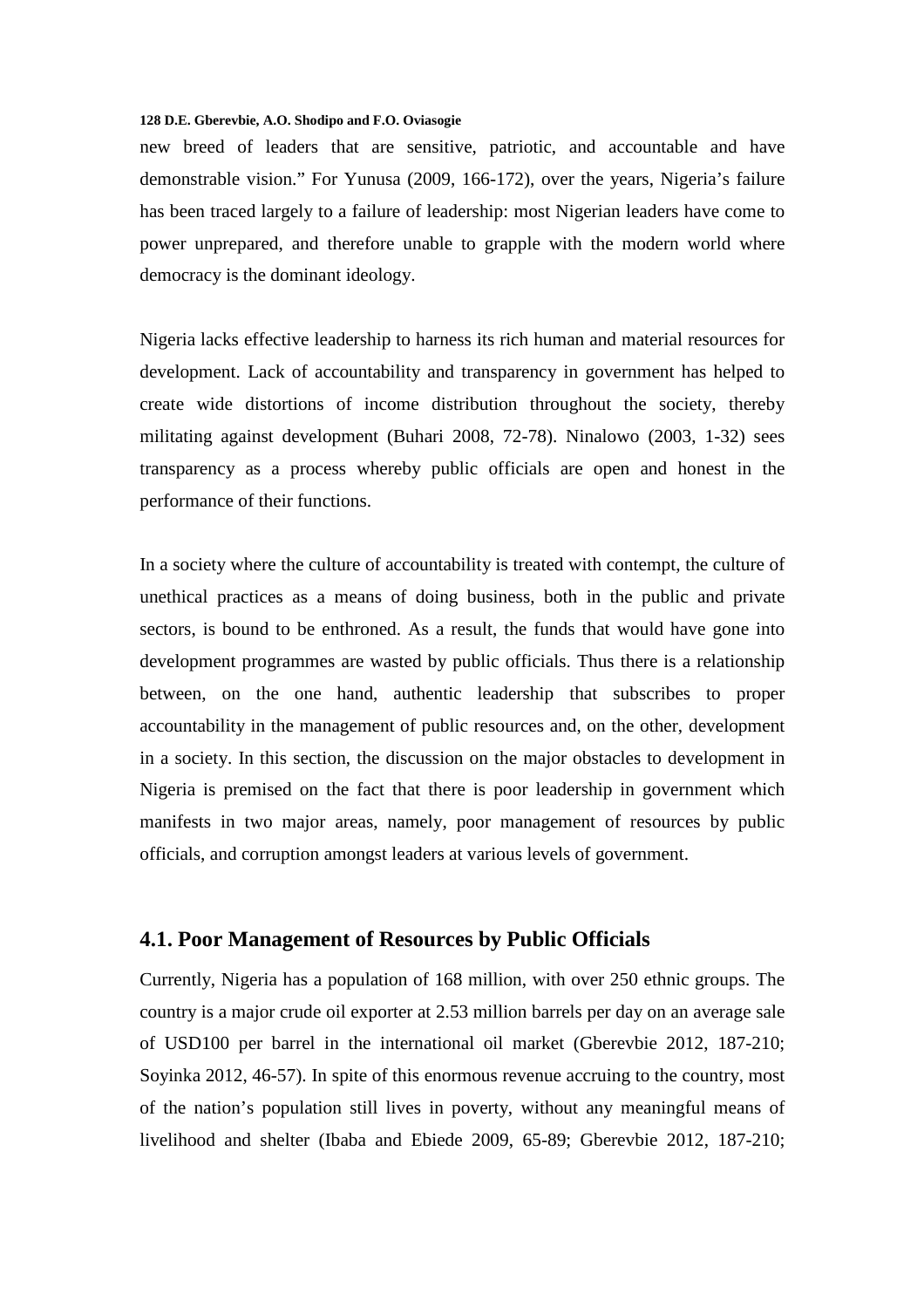Nzeshi and Ogbodo 2012, 1 and 6-7). Despite this sorry state of Affairs, over 70 percent of the recurrent expenditure in the 2012 national budget went to the maintenance of political office holders. For instance, the presidency alone had a feeding allowance of NGN1 billion (USD6.45 million), the budget for medical treatment at the Aso Rock Villa - Presidential Villa Clinic was NGN1 billion, the budget for the fuel and electricity generating set was NGN1 billion, that for two bullet-proof cars was NGN280 million (USD1.81 million), and that for a dining set was NGN300 million or USD1.94 million (Soyinka 2012, 46-57).

In addition, the cost of maintaining each member of the 109 member Senate of the Federal Republic of Nigeria for four years is approximately NGN3 billion or USD19.35 million. Besides, each member of the 360 member Nigerian Federal House of Representatives receives NGN 128.4 million or USD828, 387 as annual salary. Their fringe benefits include:

- Wardrobe allowance 25 percent of annual basic salary.
- Recess allowance 10 percent of annual basic salary.
- Accommodation allowance 200 percent of annual basic salary.
- Utilities allowance 30 percent of annual basic salary.
- Domestic staff allowance 75 percent of annual basic salary.
- Entertainment allowance 30 percent of annual basic salary.
- Personal assistant allowance 25 percent of annual basic salary.
- Maintenance of vehicle/fuel allowance 75 percent of annual basic salary.
- Leave allowance 100 percent of annual basic salary.
- Constituency allowance 250 percent of annual basic salary.
- Hardship allowance 50 percent of annual basic salary.
- Furniture allowance 300 percent of annual basic salary paid once in tenure at the commencement of duty as a Federal Legislator.
- Newspaper allowance 15 percent of annual basic salary.
- Severance gratuity, paid after tenure in office 300 percent of annual basic salary.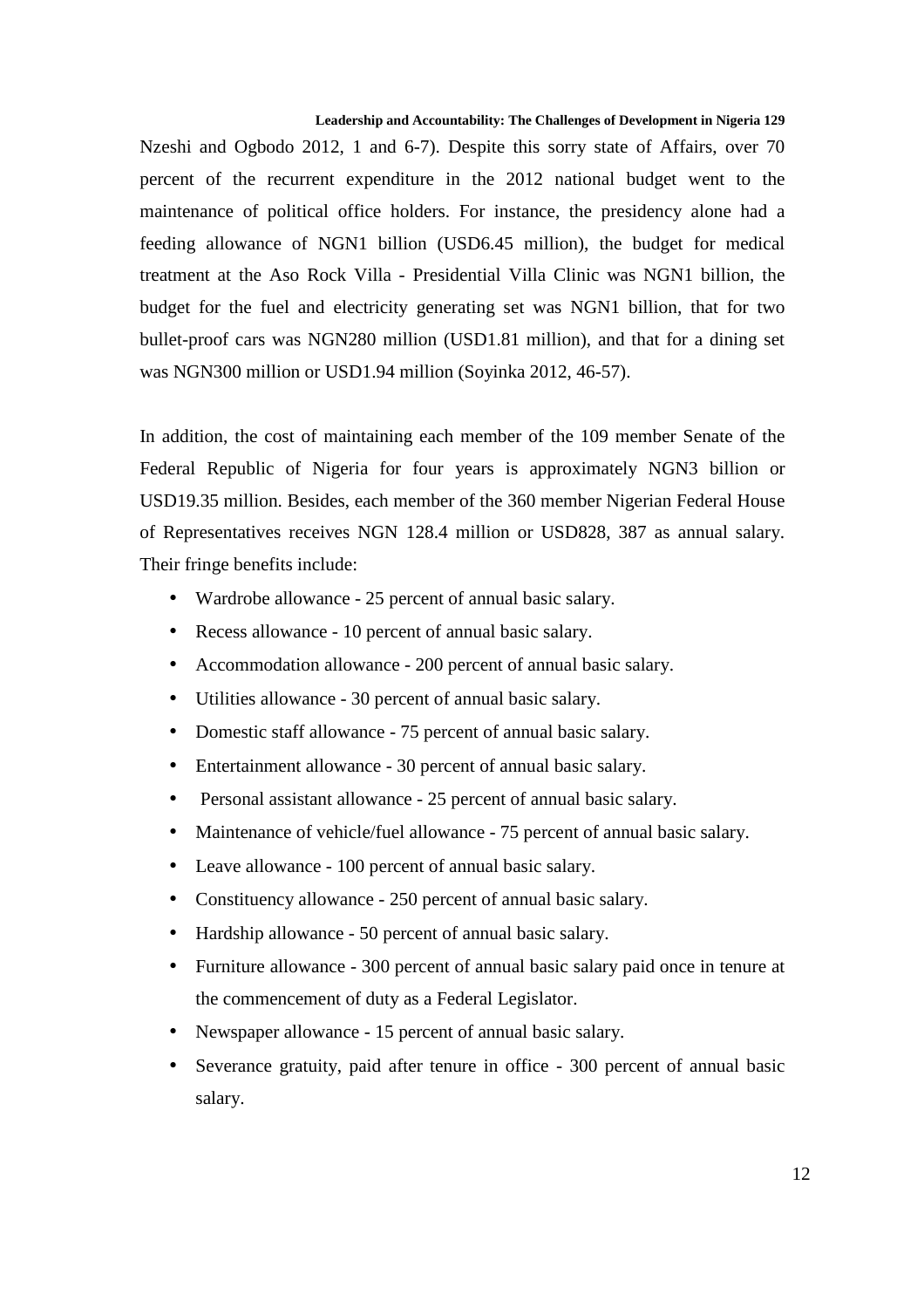Motor vehicle loan - 400 percent of annual basic salary payable in six years (Mokwugwo 2011).

In fact, Nigeria's 2012 national budget as presented in December 2011 showed that recurrent expenditure accounted for 71.5 percent or NGN2.47 trillion (USD15.94 billion) of the total national budget of NGN4.697 trillion (USD30.303 billion), and capital expenditure accounted for 28.53 percent (Ameh and Josiah 2011, 1 & 21). In the 2013 national budget as presented to the Nigerian National Assembly (House Senate and Federal House of Representatives) in October, 2012 by President Goodluck Jonathan, the recurrent expenditure accounted for 68.7 percent or NGN2.41 trillion (USD15.55 billion) of the total national budget of NGN4.92 trillion (USD31.74 billion), while capital expenditure accounted for 31.34 percent or NGN1.54 trillion (USD9.93 billion) of the total national budget, and government intends to borrow NGN727 billion (USD4.69 billion) to finance its deficit in 2013 (Nzeshi and Ogbodo 2012, 1 and 6-7).

The data presented above show the Nigerian Federal Government's dismal effort at development, and the poor management of resources by public officials in the country to the detriment of the people. As is often pointed out, where government spends more on recurrent than capital expenditure, the tendency is for development to stagnate, thereby negatively affecting the living standards of the people.

Another instance of poor management of public resources is in the area of privatization of public enterprises in Nigeria. Alarmed by the poor handling of privatization of public enterprises in the country, the Nigerian Senate constituted an ad hoc committee to investigate the transactions of the Nigerian Bureau of Public Enterprises on behalf of the Federal Government. The committee discovered that the Aluminium Smelter Company of Nigeria, located at Ikot Abasi, Akwa Ibom State of Nigeria, whose construction was completed by the Federal Government in 1997 with a 540 Megawatt capacity electricity power plant for USD3.2 billion, was valued by the Nigerian Bureau of Public Enterprises in-house consultants for only USD250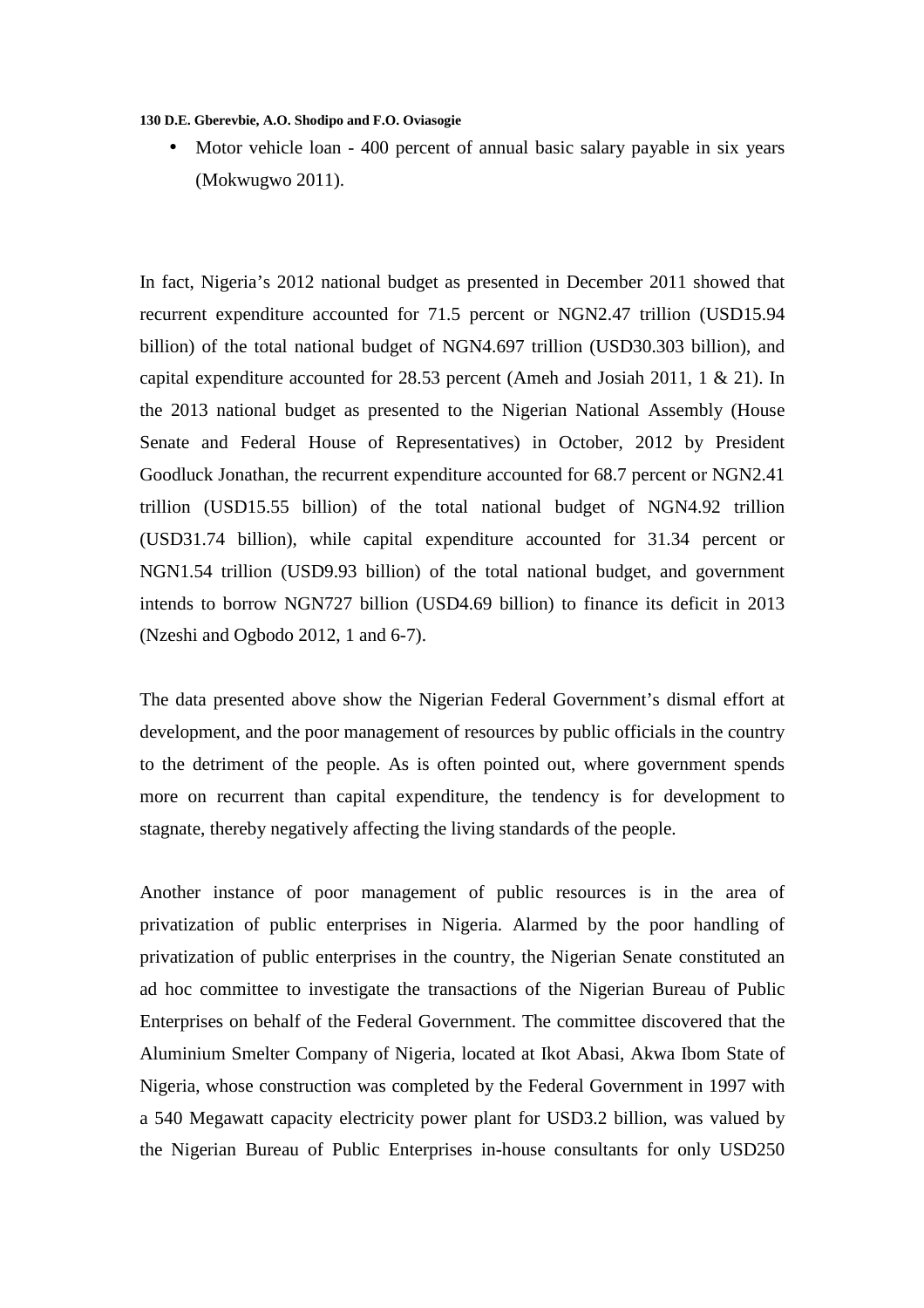million, and was eventually sold to a Russian company for a mere USD130 million in 2010 (Philips 2011, 39-41).

Similarly, the ad hoc committee constituted by the Nigerian Senate to investigate the activities of the Bureau of Public Enterprises in the country discovered that Global Infrastructure, an Indian company that bought Delta Steel Company at Aladja, Delta State of Nigeria never bidded for it, yet bought it for USD30 million. Angered by the situation, the Nigerian Senate ordered the revocation of the sale of the company in 2011 (Utomwen 2011, 46-47).

Furthermore, lack of accountability and transparency of public officials in the management of public funds manifested in 2005 when the government of former President Olusegun Obasanjo (1999-2007) gave USD2 billion to the National Political Reform Conference (NPRC) without the approval of the Nigerian National Assembly (The Senate and Federal House of Representatives) (cited in Yunusa 2009, 166-172). Poor management of public resources was also evident in the importation of goods that could have been produced in the country. For instance, between January and March 2011, even though the nation is a leading member of the Organization of Petroleum Exporting Countries (OPEC), Nigeria imported refined petroleum products to the tune of USD1.34 billion or NGN 201 billion (Omoh 2011). Thus the Governor of the Central Bank of Nigeria (CBN), Sanusi Lamido Sanusi, has lamented:

Nigeria does not support the growth of her local industries, but subject them to stiff competition. We export crude oil and we import refined petroleum products. We are the world's number one producer of cassava but we import refined starch. We have a large cotton belt and we import textile fabrics from China. We have hides and skin and we do not have a leather goods industry. Nigeria spent USD1 billion in 2010 on the importation of rice, why should Nigeria import rice? Is there no land and the intelligence to farm? Or rice processing plants are high technology that is beyond the understanding of Nigerians? (quoted in Akowe 2011, 2).

Thus Nigeria's inability to provide for her people is a function of the absence of effective leadership capable of harnessing the country's abundant resources for the enhancement of the living standards of its people. This implies that there is a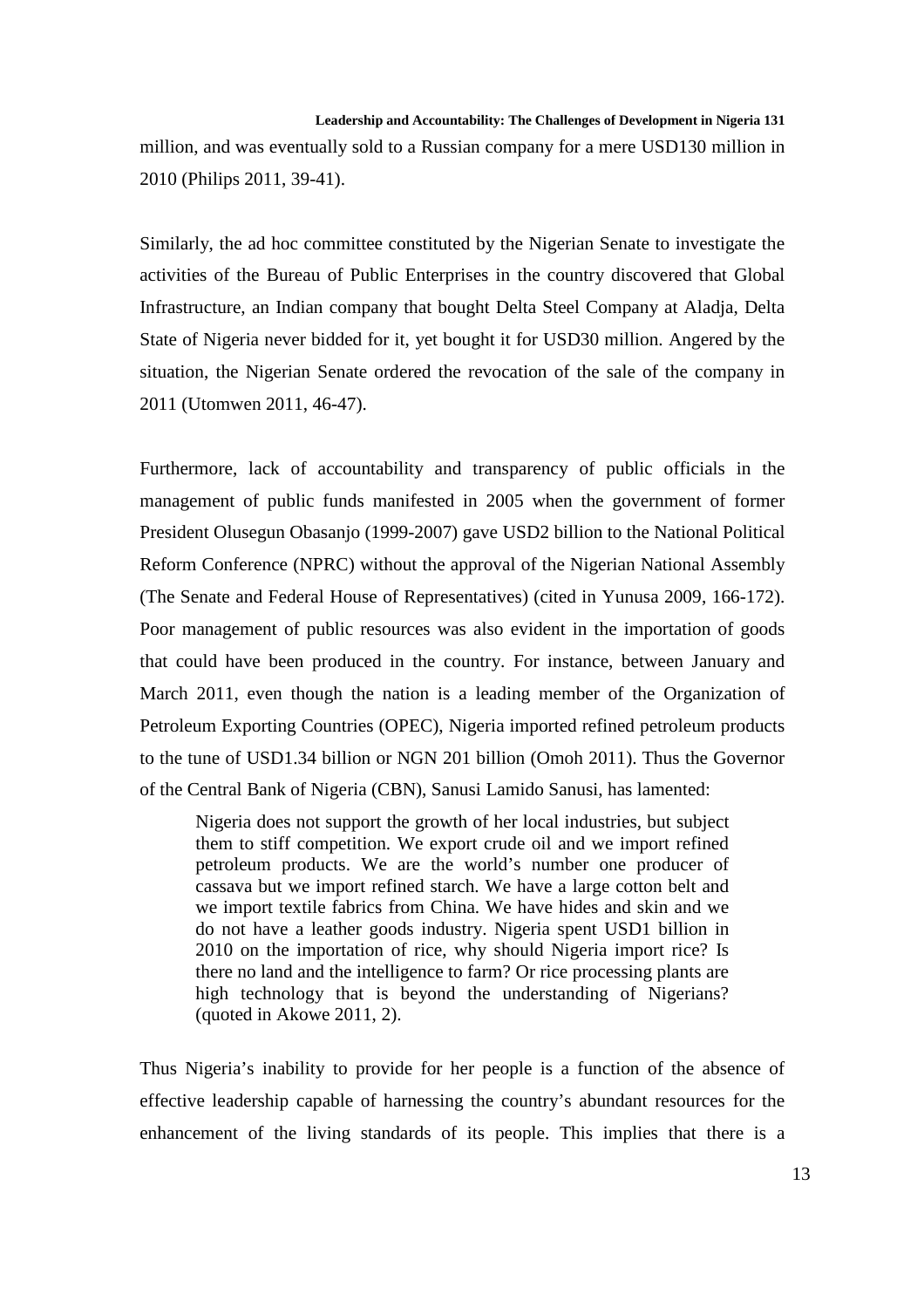relationship between effective leadership and proper management of resources for development in a society.

# **4.2. Corruption amongst Public Officials**

One of the major obstacles to development in Nigeria is corruption amongst public officials, and ill which has been pervasive in governments in the country since independence in 1960. For example, within a span of twenty years, the country earned a total of USD300 billion or NGN46.5 trillion from the sale of crude oil in the international market without commensurate human and infrastructural developments to show for it due to embezzlement of public funds by government officials (World Bank 1996, 38; Ikelegbe 2004). According to Nnabuife (2010, 25-41), the Nigerian situation is that of corrupt practices from the top: "When the overall leader is corrupt, his/her subjects are always afraid of reporting unethical activities. …; the reporting officer may be transferred if he/she is seen as an obstacle" (Nnabuife 2010, 37). Thus Adesina (2007) writes:

It is no longer news that corruption is right in our blood. Corruption is everywhere. Years back it was born, but today it has grown with two legs and two arms walking freely with its 32 teeth complete to crack the hardest bone. It has eaten deep into the system that surgical operations would be needed to root it out. It is hindering the growth of democracy and it is the root cause of the disrespect for the rule of law in our nation (Adesina 2007, 29).

Instances of corrupt practices by top government officials have continued to abound in Nigeria at the federal, state and local government levels despite the nation having launched into the fourth republic of democratic governance in 1999. For example, in the year 2000, the Federal Government under the leadership of Chief Olusegun Obasanjo initiated the National Identity Card Project (NICP). Regrettably, after 13 years of the project and investment of colossal sums of public funds, its objective is yet to be realized due to corruption on the part of government officials. The investigation carried out on the project by the Independent Corrupt Practices Commission (ICPC) in 2003 showed a contract scam of USD240 million involving top government officials including the then Federal Minister of Internal Affairs, Chief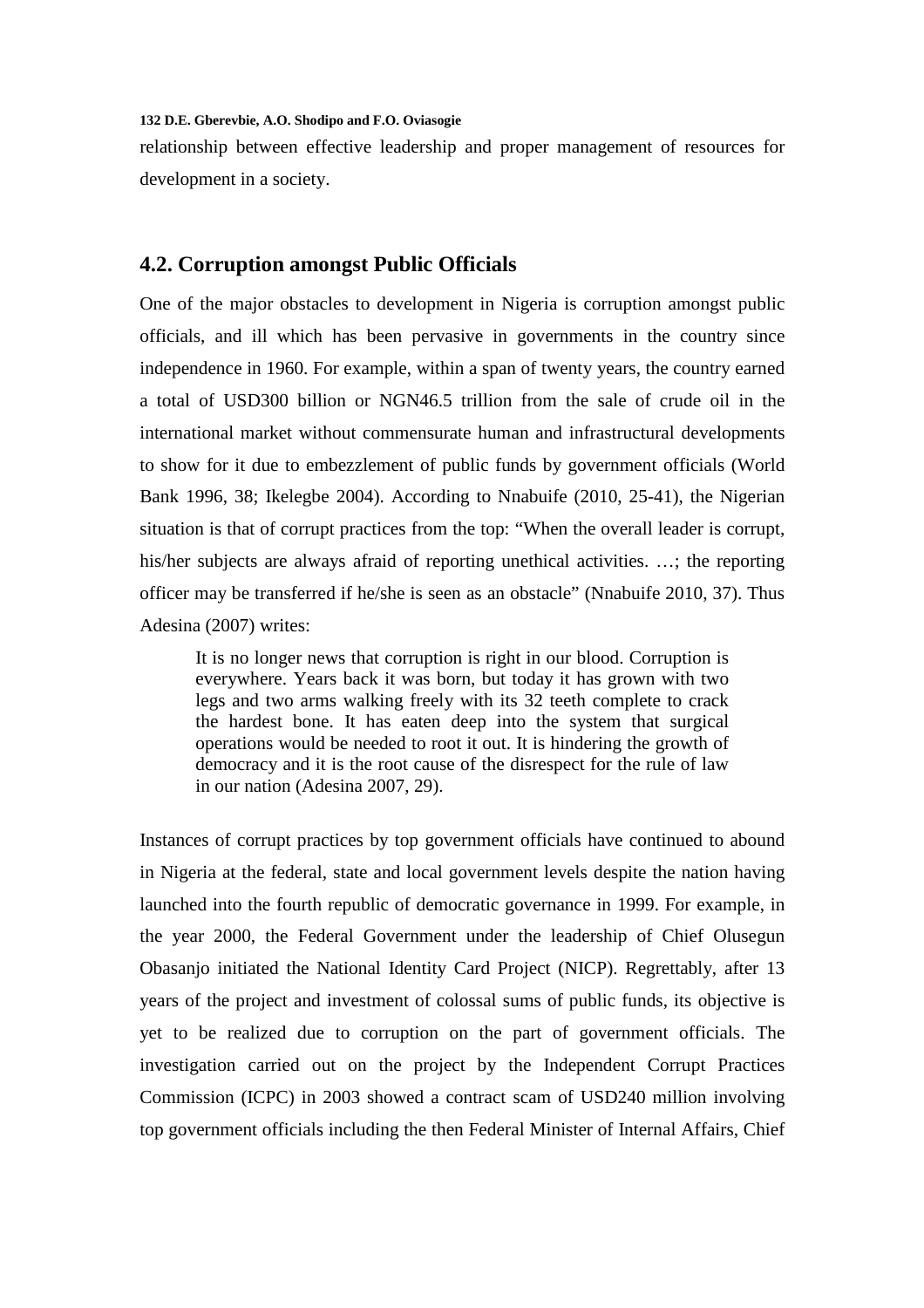S.M. Afolabi, charged for receiving USD345, 000 as inducement to obtain his support to enable a company, Sagem S.A. of France, to execute the contract (cited in Onah 2009, 40-60).

Upon further investigations into the National Identity Card Project scam, Husseini Akwanga, the then Permanent Secretary in the Federal Ministry of Internal Affairs, admitted having received, via his children, USD30,000. Other proven beneficiaries of the corrupt practices in the award of the contract were Dr Okwesilieze Nwodo, the then Secretary-General of the ruling People´s Democratic Party (PDP), who received USD113, 000 as the link person between Adelagun, the Nigerian business partner of Sagem S.A. and Chief S.M. Afolabi; Alhaji Yayale Ahmed, the then Head of the Nigerian Civil Service, received the sum of USD250, 000 as gratification for his support for the award of the contract (cited in Onah 2009, 40-60). One interesting aspect of the whole saga is the fact that the Nigerian Security, Printing and Minting Company (NSPMC), that handles all the printing of Nigeria's security jobs including International Passports, was said to have indicated its interest in the contract, and even though its bid was lower, the job was given to Sagem S.A. of France at a much higher cost (Onah 2009, 40-60).

Similarly, investigations by the ICPC revealed a scam in the contract awarded to Solgas Energy Limited in 2003, at the cost of USD3.6 billion, for the construction of Ajaokuta Steel Company Limited in Kogi State of Nigeria. The investigations found that the cost of the project of USD3.6 billion, as claimed by the company through the support of top government officials, was far in excess of what was required, the realistic cost of the execution of the project having been USD1.5 billion, giving a contract inflation of USD2.1 billion (Onah 2009, 40-60).

Even at the state level in Nigeria, corruption amongst government officials, particularly at the top, has become the order of the day. For instance, the former Governor of Taraba State, Jolly Nyame (1999-2007), was charged by the Economic and Financial Crime Commission (EFCC) for illegally withdrawing NGN285 million or USD1.8 million of public funds between March 2003 and March 2007 (Musari and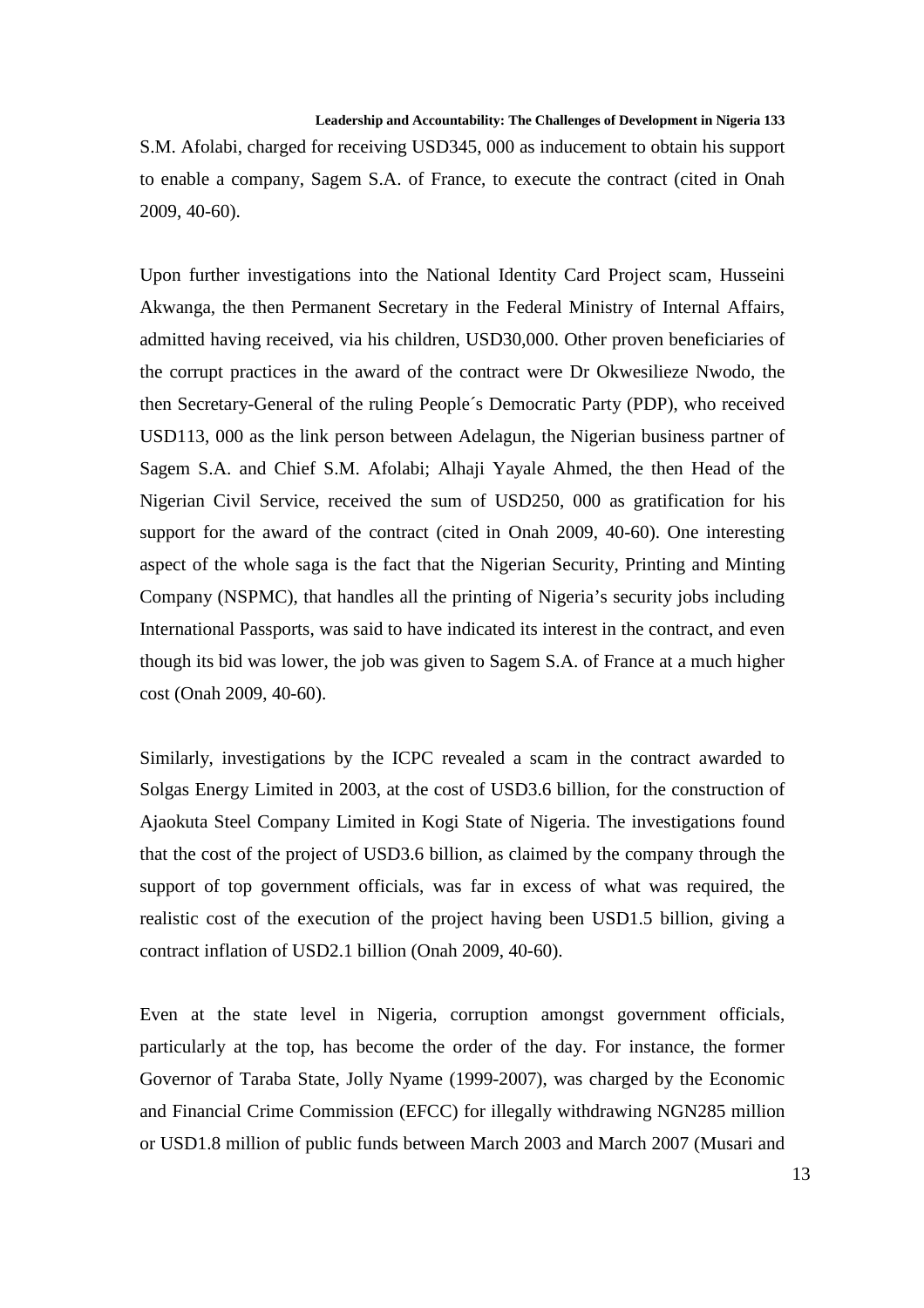Agbana 2012, 4). Similarly, on  $27<sup>th</sup>$  February, 2012 in a London Court, Chief James Ibori, former Governor of Delta State (1999-2007), pleaded guilty to a 10 countcharge of money laundering and embezzlement of public funds belonging to Delta State to the tune of 250 million pounds, and is currently serving a 13 year jail term (Obiagwu 2012, 2; Onyekwere 2012, 3). Besides, in Bayelsa State of Nigeria, former governor Timipre Sylva (2007-2012), is presently facing a six count charge of obtaining monies under false pretense and embezzlement to the tune of NGN6.5 billion or USD41.94 million belonging to the state. Bayelsa is the smallest state in Nigeria, and the least developed in the country (Ero 2012, 24).

Lamenting the negative effect of corrupt leadership on development in the different sectors of the Nigerian economy, former President of the Nigerian federation (1999- 2007), Chief Olusegun Obasanjo, states:

At the root of corruption quagmire in Nigeria is the failure and virtual collapse of governance, the contamination of democratic values and suffocation of civil society, the manipulation of existing laws and regulations, the erosion of accountability procedures and the prevalence of bad leadership. The erosion of public confidence in the country's political and economic institutions has promoted a culture of contempt for the rule of law and unfortunately, a societal tolerance for a myriad of conducts previously considered abominable (cited in Onah 2009, 40-60).

Similarly, the former governor of Kwara State of Nigeria (2003-2011), and now a Senator of the Federal Republic of Nigeria, Dr Bukola Saraki, lamented the high level of corruption in government thus: "I am not sure whether corruption is the best word to describe some of the things I've seen in government. I think it's a combination of corruption, lack of patriotism, incompetence and even sabotage" (cited in Agbo and Suleman 2012, 50-51).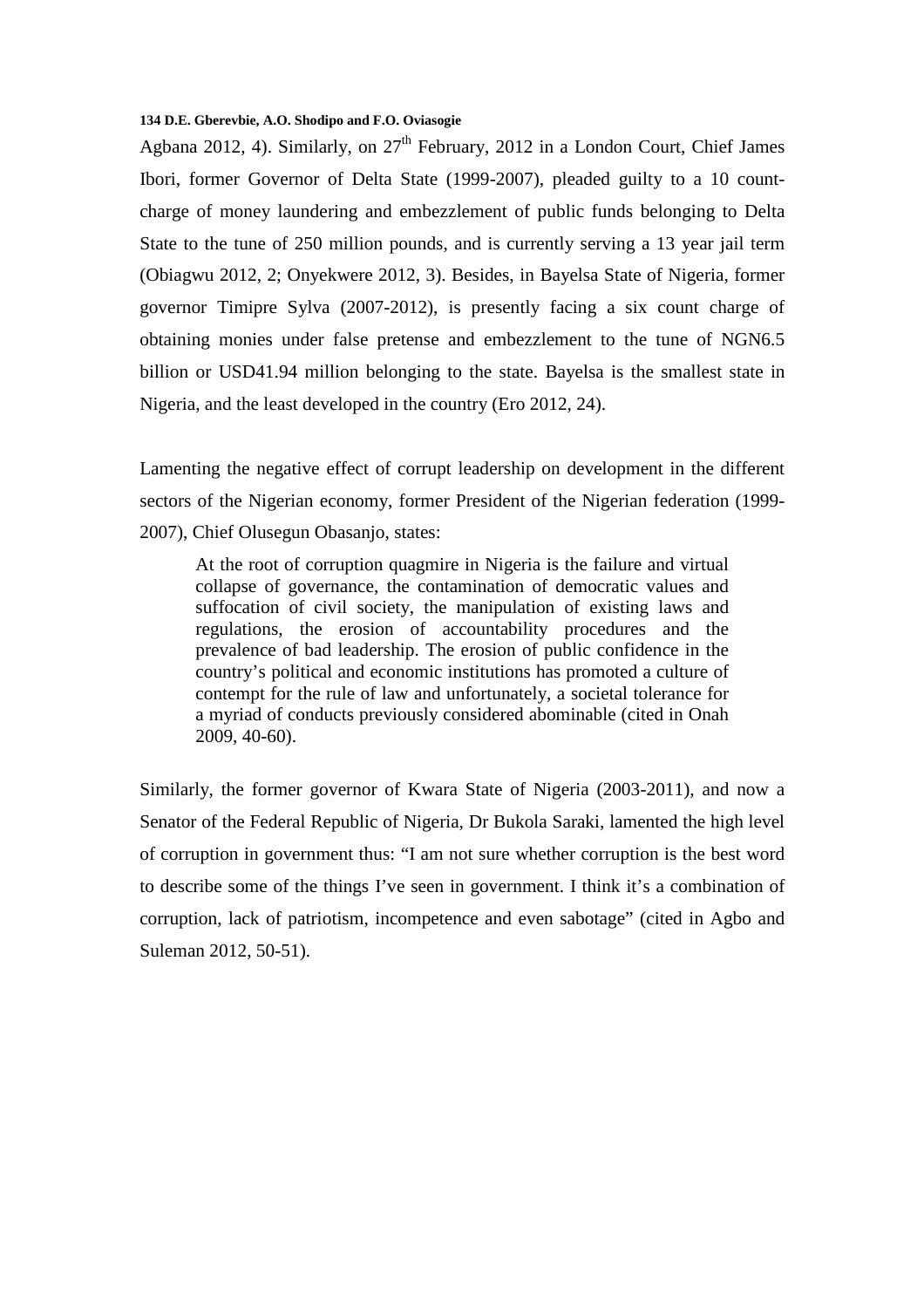# **4.3. The Establishment of Anti-Corruption Mechanisms in Nigeria: An Appraisal**

To overcome the challenges of mismanagement of public funds and corruption amongst government officials, the Federal Government of Nigeria under the leadership of former President Olusegun Obasanjo established the Independent Corrupt Practices Commission (ICPC) under the Corrupt Practices and Other Related Offences Act of 2000 (ICPORO 2000). In addition, the Economic and Financial Crime Commission (EFCC) was established in 2002 by an Act of the Nigerian National Assembly known as EFCC Establishment Act 2002. However, the Act was amended in 2004 as Economic and Financial Crime Commission Establishment Act 2004 (EFCC online, 2004). Sections 26 and 61 (3) of the Act establishing ICPC and Sections 5 (i) (k) and 39 of the EFCC Act vested the powers to initiate prosecution for an offence on the Attorney-General of the Federation (AGF) or any other person or authority to whom he may delegate his authority against the offender, which must be in any High Court so designated by the Chief Judge of a State or Chief Judge of the Nigerian Federation (ICPORO 2000; EFCC 2004; EFCC online, 2004).

The establishment of the Independent Corrupt Practices Commission (ICPC) and the Economic and Financial Crime Commission (EFCC) could be regarded as steps in the right direction in the efforts of the government to fight corruption in Nigeria. However, the fact that Sections 26 and 61 (3) of the ICPC Act and Sections 5 (i) (k) and 39 of the EFCC Act authorize the Attorney-General of the Federation (AGF) to initiate the prosecution of offenders has made it almost impossible for ICPC and EFCC to successfully prosecute public officials found to indulge in corrupt practices (Ali 2007, 511-540). These sections make it possible for corruption cases against top government officials to be delayed or totally put off by the AGF. For instance, between 2003 and 2012, former top government officials whose cases have either been delayed or totally abandoned by the government arising from the AGF's power to initiate prosecution include former governors Abdulahi Adamu of Nasarawa State, Achike Udenwa of Imo State, Peter Odili of Rivers State, Lucky Igbinedion of Edo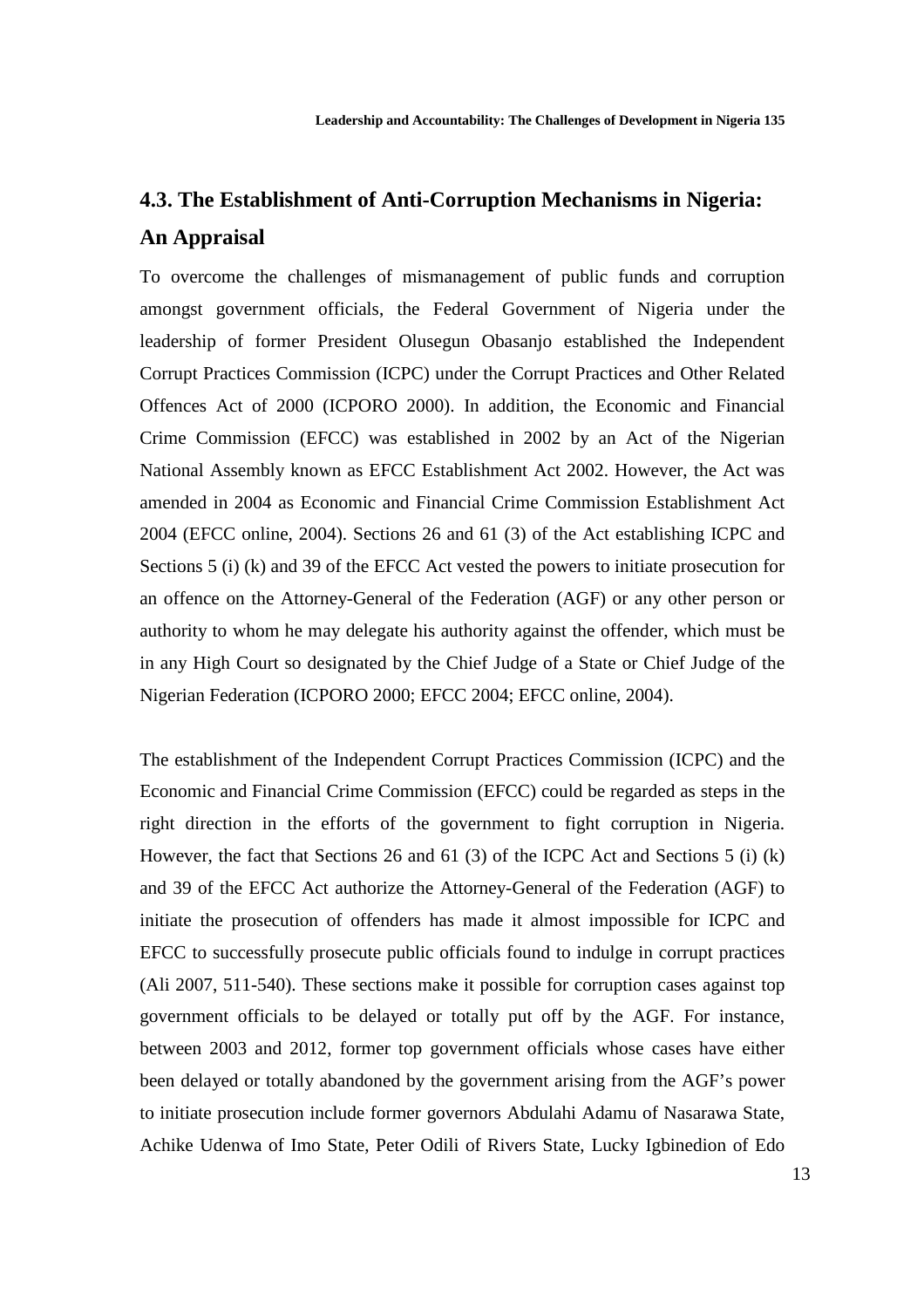State, Uzor Kalu of Abia State, James Ibori of Delta State, Chief Fayose of Ekiti State, Sam Egwu of Eboyi State, Joshua Dariye of Plateau State, Ikedi Ohakin of Imo State, Boni Haruna of Adamawa State, and former Speaker, Federal House of Representatives, Dimeji Bankole (Adegbamigbe 2007, 28-29; Ayorinde and Orilade 2007, 20-31; Utomwen 2010, 16-23).

## **5. Conclusion**

This paper has examined the challenges of development in Nigeria as they relate to poor leadership and lack of accountability in the management of public resources. It has argued that the obstacles to development in Nigeria emanate from poor leadership at various levels of government (federal, state and local) that fails to subscribe to proper accountability in the management of public resources.

We conclude that if the war against the mismanagement of public resources and corruption amongst public officials is to be won, the Federal Government of Nigeria must reinforce the existing anti-corruption mechanisms. In particular, there is need to amend the relevant pieces of legislation that vest the power to initiate prosecution of corrupt officials on the Attorney-General of the Nigerian Federation by transferring those powers to the Independent Corrupt Practices Commission (ICPC) and the Economic and Financial Crime Commission (EFCC). This will facilitate the strict compliance to rules governing the proper management of public resources by public officials as a strategy for enhanced development.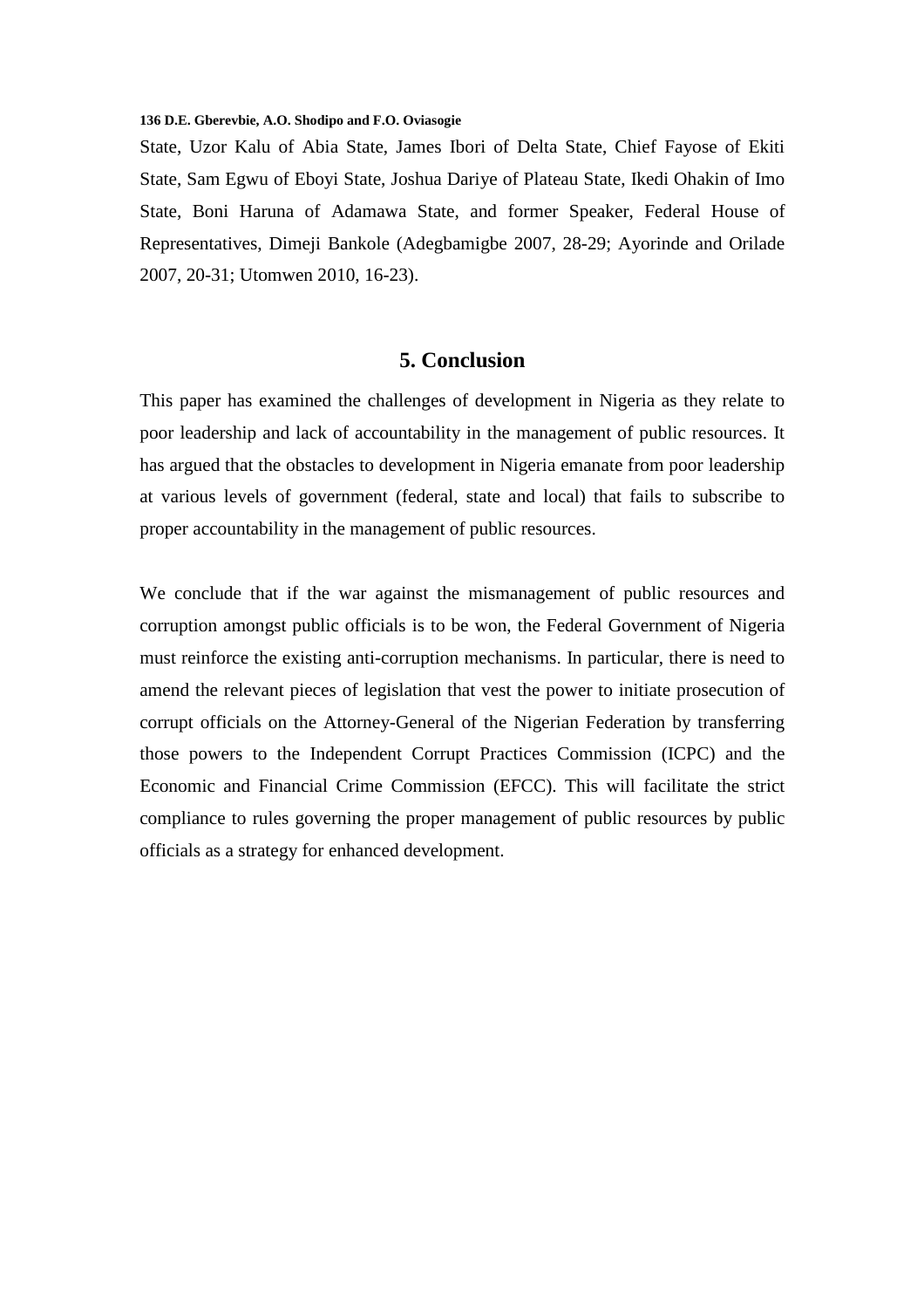## **References**

- Adamolekun, L. 2005. "Governance Context and Re-orientation of Government". Adamolekun, L. ed. 2005. *Public Administration in Africa: Main Issues and Selected Country Studies*. Ibadan: Spectrum Books Limited., pp.3-16.
- Adegbamigbe, A. 2007. "How far can Ribadu go?" *The News Magazine* (Lagos), July 30, 2007, pp.28-29.
- Adesina, G. 2007. "Turning a new Leaf". *The News Magazine* (Lagos), 26 November, 2007, p.29.
- Agba, A.M.O., M.U. Ikoh, E.M. Ushie and M.S. Agba. 2008. "Bureaucratic Corruption in Nigeria: The need for Institutional Reforms". *Journal of International Politics and Development Studies,* Vol.4 Nos.1&2, January/June & July/December 2008, pp.187-204.
- Agbo, A. andT. Suleiman. 2012. "Jonathan cannot Clean the System". *Tell Magazine*  (Lagos), 30 January, 2012, pp.50-51.
- Agweda, T.O. 2007. "The Imperative of Leadership in Governance: The Nigerian Experience". Akpotor, A.S., A.O. Afolabi, M.O. Aigbokhaevbolo, B.O. Iganiga, and O.S. Odiagbe eds. 2007. *Cost of Governance in Nigeria: An Evaluative Analysis*. Ekpoma: Faculty of Social Sciences, Ambrose Alli University Publishing House, pp.176-187.
- Ajagun, S.O. 2003. "The Significance of Culture on Human Development in Nigeria". *International Journal of Governance and Development*, Vol.1 No.20, September 2003, pp.107-116.
- Akinkuotu, A. 2011. "President Jonathan's Two-a-Penny Cabinet". *The Tell Magazine* (Lagos), 18 July, 2011, pp.16-17.
- Akowe, T. 2011. "External Reserve hits \$36 Billion, Says Jonathan at the North Economic Summit". *The Nation Newspaper* (Lagos), March 18 2011, p.2.
- Ali, Y.O. 2007. "The Anti-graft War". Saliu, H., E. Amali and R. Olawepo eds. 2007. *Nigeria's Reform Programme: Issues and Challenges*. Ibadan: Vantage Publishers, pp.511-540.
- Ameh, J. and O. Josiah. 2011. "FG ends Fuel Subsidy". *Punch Newspaper* (Lagos), December 14 2011, pp.1 and 21.
- Avolio, B.J., F.O. Walumbwa and T.J. Weber. 2009. "Leadership: Current Theories, Research, and Future Direction". *Annual Review of Psychology*, Vol.60, pp.421-429.
- Avolio, B.J., W.L. Gardner, F.O. Walumbwa, F. Luthans and D.R. May. 2004. "Unlocking the Mask: A look at the Process by which Authentic Leaders Impact Follower Attitudes and Behaviours". *Leadership Quarterly*, Vol.15, pp.801-823.
- Ayorinde, O. and T. Orilade. 2007. "Facing Justice". *The News Magazine* (Lagos), 30 July, 2007, pp.20-31.
- Babawale, T. 2007. "Good Governance, Democracy and Democratic Best Practices: Prescriptions for Nigeria". *Centre for Black and African Arts and Civilization Publications Monograph Series*, Lagos, 2007, pp.7-16.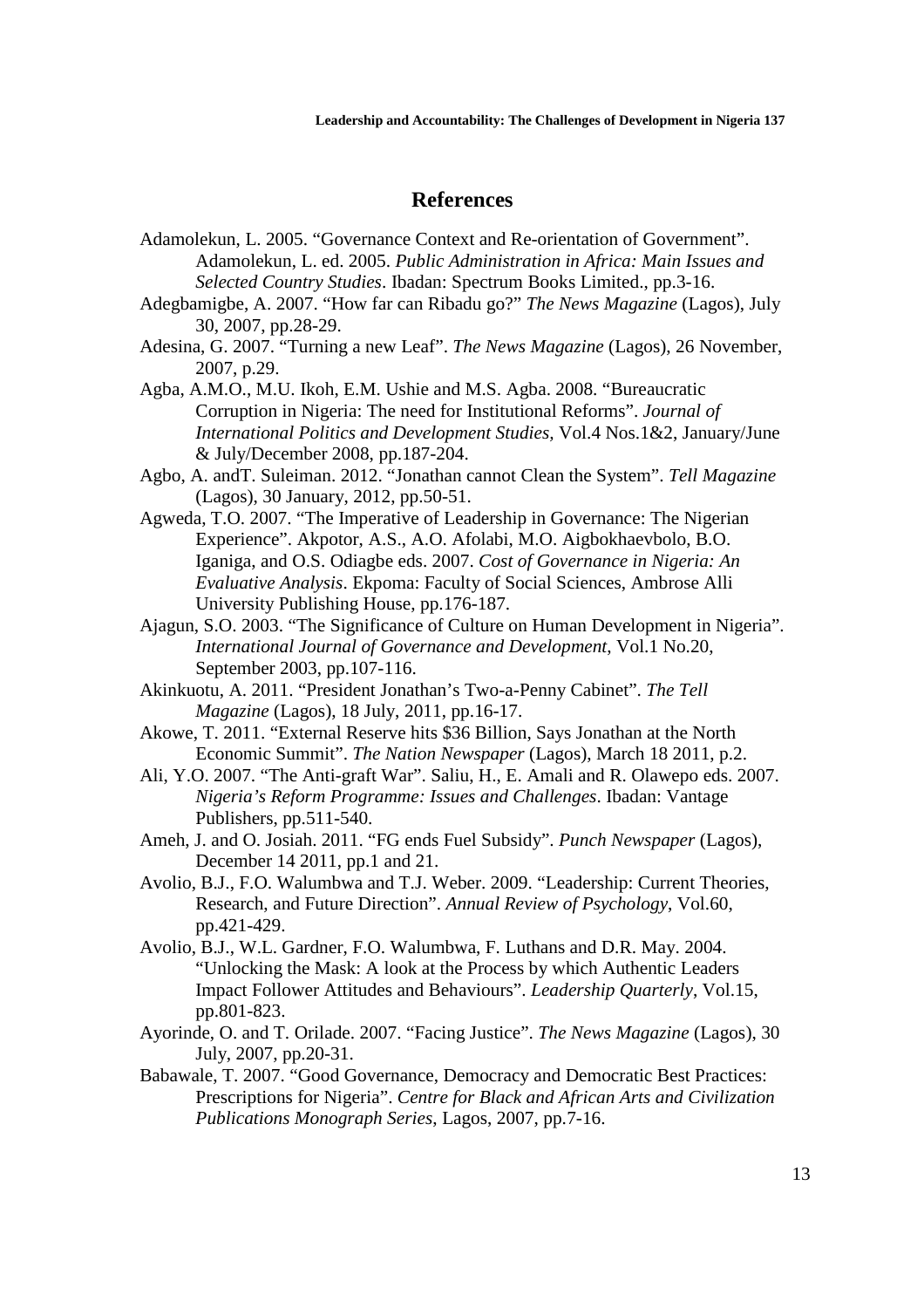- Bryman, A. 1992. *Charisma and Leadership in Organizations*. London: Sage Publications.
- Buhari, M. 2008. "Discipline and Accountability under Democratic Leadership". *Journal of African Development Affairs*, Vol.1 No.1, June 2008, pp.72-78.
- Edoho, F. 2007. "State-corporate Alliance: Ramifications for Corporate Social Responsibility and Sustainable Livelihood". *African Journal of Business and Economic Research*, Vol.3 No.1, pp.96-113.
- EFCC. 2004. "Commission Fact Sheet: Information Handbook 1, Economic and Financial Crime Commission". Abuja: Economic and Financial Crime Commission.
- EFCC online. 2004. "Establishment Economic and Financial Crime Commission". www.efccnigeria.org/efcc\_homepage\_files/establishment \_act\_2004.pdf Retrieved on 12 August, 2013.
- Ero, A. 2012. "Caught in a Web". *Tell Magazine* (Lagos), April 2, 2012, p.24.
- Gberevbie. D.E. 2011. "Leadership: The Financial Sector and Development in Nigeria". *Inkanyiso: Journal of Humanities and Social Science*, Vol.3 No.2, pp.149-158.
- --. 2012. "Forms of Political Administrative System". Ajayi, R. and Y. Fashagba eds. 2012. *Introductory Text in Political Science*. Omua-Aran: Landmark University Press, pp.187-210.
- Gluck, F., S.P. Kaufman and S. Wallach. 1980. "Strategic Management for Competitive Advantage". *Harvard Business Review*, July/August, pp.151-161.
- Gregory, R. 2007. "Accountability in Modern Government". Peters, B.G. and J. Pierre eds. 2007. *The Handbook of Public Administration*. London: Sage Publications, pp.339-350.
- Hartog, D.N.D. and P.L. Koopman. 2001. "Leadership in Organization". Sinangil, N. and C. Viswesvaran eds. 2001. *Handbook of Industrial, Work and Organizational Psychology*, Vol.2. London: Sage Publications, pp.166-187.
- Ibaba, I.S. and T.M. Ebiede. 2009. "Ending the Poverty Trap in the Niger Delta Region of Nigeria". *Journal of Social Development in Africa*, Vol.24 No.1, pp.65-89.
- Ibude, H.O. 2008. "The Conceptual Understanding of the Concept of Development from the Socio-science Perspective". *International Journal of Development Studies*, Vol.3 No.3, pp.1-6.
- ICPORO. 2000. Independent Corrupt Practices Commission and Other Related Offences Act. Abuja: Independent Corrupt Practices Commission.
- Ikelegbe, A. 2004. "Crisis of Resistance: Youth Militias, Crime and Violence in the Niger Delta Region of Nigeria". A seminar paper presented at the African Studies Centre, University of Leiden, Leiden, The Netherlands, 5th August, 2004.
- Johns, G. and A.M. Saks. 2005. *Organizational Behaviour: Understanding and Managing Life at Work*,  $6<sup>th</sup>$  Edition. Toronto: Pearson-Prentice Hall.
- Klenke, K. 2007. "Authentic Leadership: A Self, Leader, and Spiritual Identity Perspective". *International Journal of Leadership Studies*, Vol.3 No.1, pp.68- 97.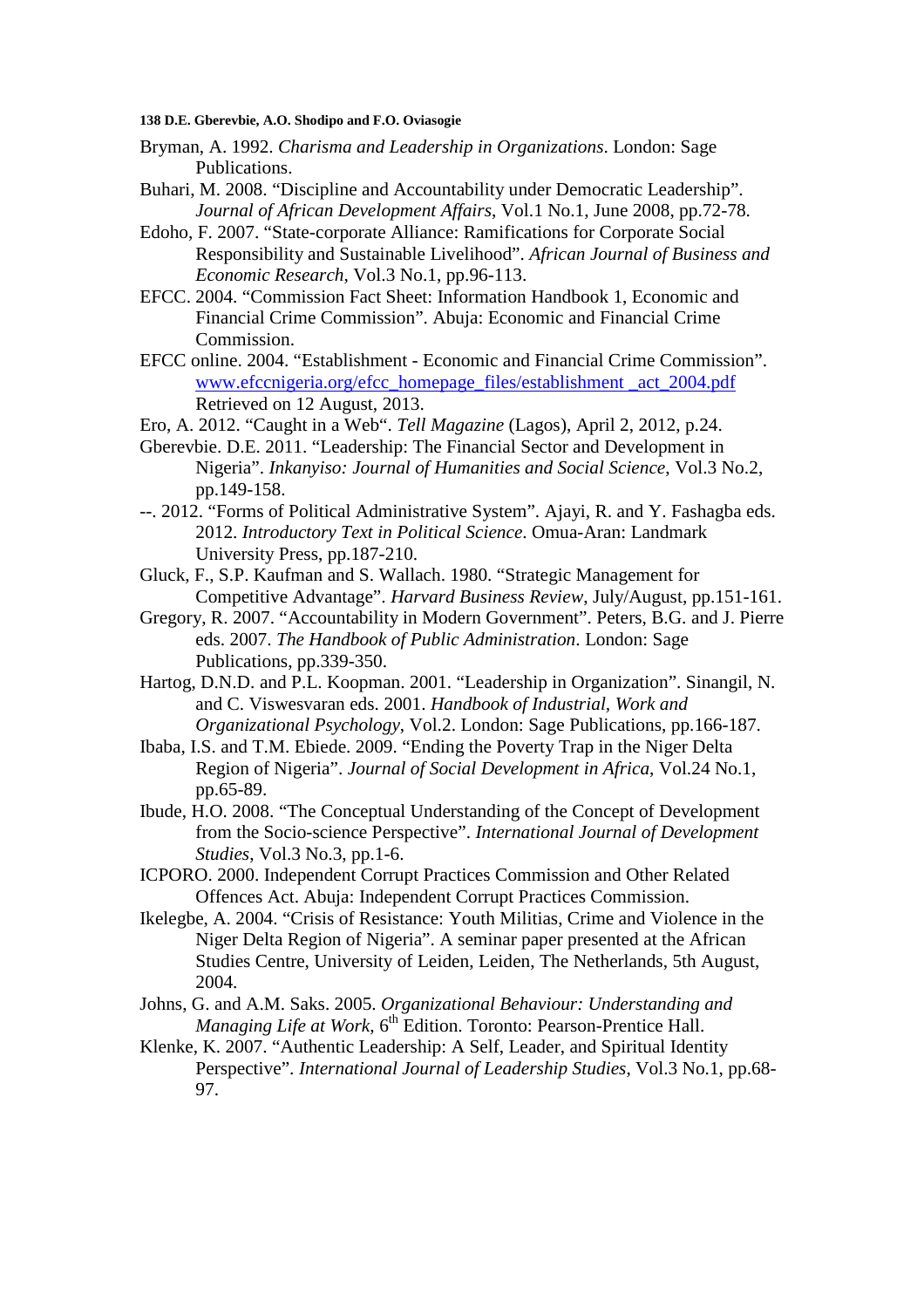- Koppell, J.G.S. 2005. "Pathologies of Accountability: ICANN and the Challenge of Multiple Accountabilities Disorder". *Public Administration Review*, Vol.65 No.1, January/February, pp.94-108.
- Kuada, J. 2010a. "Editorial". *African Journal of Economic and Management Studies*, Vol.1 No.1, pp.5-8.
- --. 2010b. "Culture and Leadership in Africa: A Conceptual Model and Research Agenda". *African Journal of Economic and Management Studies*, Vol.1 No.1, pp.9-24.
- Luthans, F. and B.J. Avolio. 2003. "Authentic Leadership: A Positional Developmental Approach". Cameron, K.S., J.E. Dutton andR.E. Quinn eds. 2003. *Positive Organizational Scholarship: Foundation of a New Discipline*. San Francisco, CA: Berrett-Koehler, pp.241-258.
- Maxwell, J.C. 1995. Developing the Leaders Around You: How to Help Others Reach their Full Potential. Nashville: Thomas Nelson.
- Mokwugwo, S. 2011. "Need to Hold Elected Representatives Accountable to the People". *BusinessDay Newspaper* (Lagos), 23 May, 2011, p.55.
- Musari, A. and R. Agbana. 2012. "How Nyame withdrew NGN282 million Taraba Funds, by Witness". *The Guardian Newspaper* (Lagos), March 29, 2012, p.4.
- Nnabuife, E.K.N. 2010. "Defining and Enforcing Ethical Leadership in Nigeria". *African Journal of Economic and Management Studies*, Vol.1 No.1, pp.25-41.
- Ninalowo, A. 2003. "Democratic Governance, Regional Integration and Development in Africa". *Development Policy Management Forum*, Addis Ababa. DPMF Occasional Paper, No.11, 2003, pp.1-32.
- Nzeshi, O. and D. Ogbodo. 2012. "Education, Security gets Highest Votes in Proposed 2013 Budget". *This Day Newspaper* (Lagos), 11 October, 2012, pp.1 & 6-7.
- Obiagwu, K. 2012. "Ibori: From Fame to Custody … Conviction". *The Guardian Newspaper* (Lagos), 28 February, 2012, p.2.
- Omoh, G. 2011. "Nigeria Spends NGN 201 Billion on Fuel Importation". *Vanguard online Edition.* www.vanguardngr.com/2011/03,nigeria-spends-n201bn-onfuel-imports/ Retrieved on 24<sup>th</sup> March 2011.
- Omona, J. 2010. "Meeting the Millennium Development Goals' Targets: Proposed UN Global Government Challenges of the 21<sup>st</sup> Century". *Journal of Social Development in Africa*, Vol.25 No.1, pp.129-159.
- Onah, R. 2009. "Probity in Governance in Nigeria: The Due Process Experiment". *The Quarterly Journal of Administration*, Vol.XXXII No.3, December 2009, pp.40-60.
- Onah, V.C. 2005. "Democratic Governance and Crisis of Development in Nigeria". *American Journal of International Politics and Development Studies*, Vol.1 No.1, July/December 2005, pp.129-137.
- Onyekwere, J. 2012. "…Wife, Sister, Mistress, Lawyer Serving Time for Fraud". *The Guardian Newspaper* (Lagos), 28 February, 2012, p.3.
- Osunde, A.U. 1993. "Historical Research". In Ehiametalor, E.T. and M. Nwadiani eds. 1993. *A Guide to research in education and social sciences*. Benin City: NERA Publications, pp.33-43.
- Otinche, S.I. 2007. "Value-based Leadership and Democracy: A Theoretical Overview". *The Abuja Management Review*, Vol.5 No.1, pp.20-34.